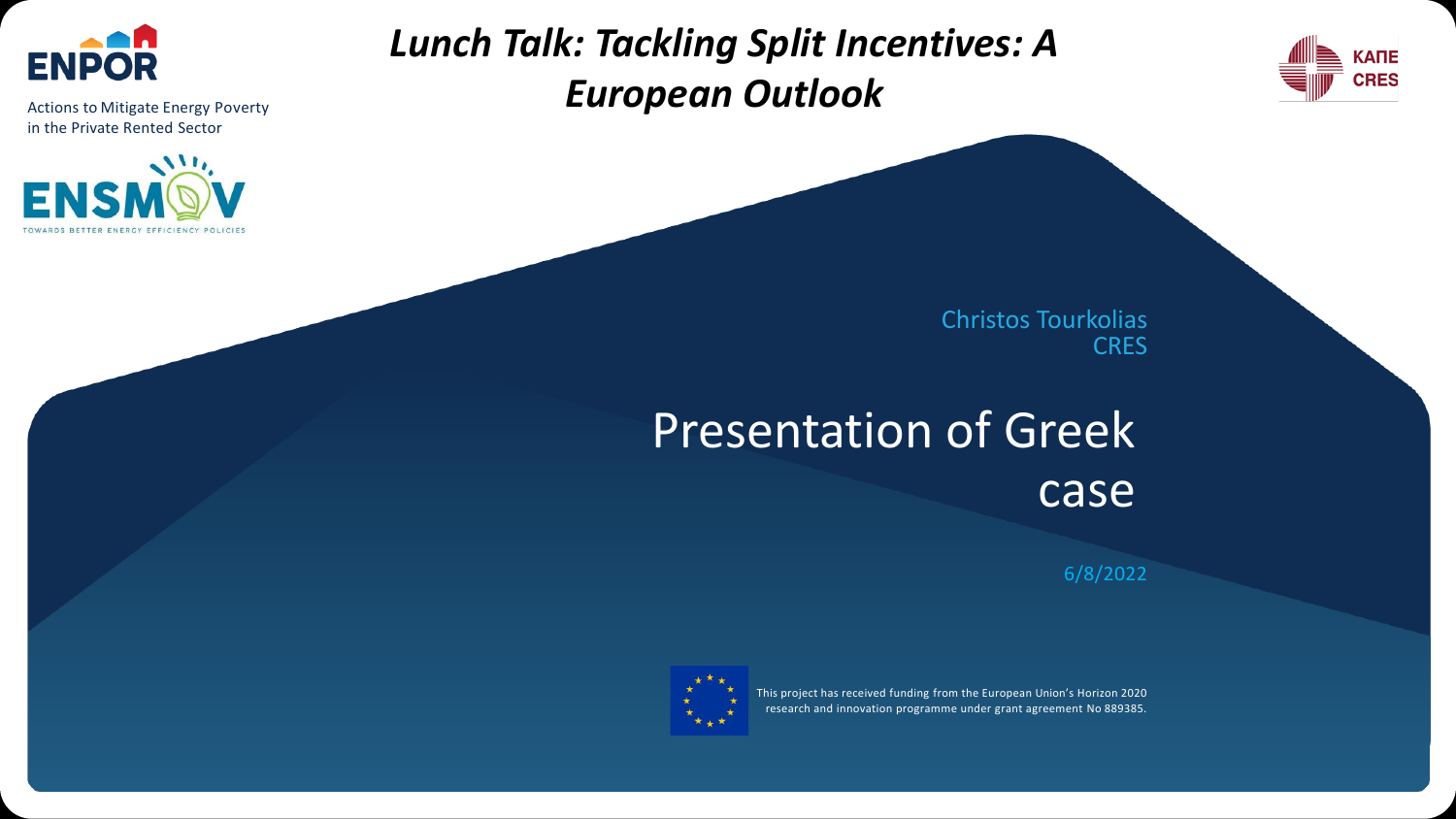**SPLIT INCENTIVES IN GREECE – CONDUCTION OF TARGETED STUDY BY THE MINISTRY OF ENVIRONMENT AND ENERGY**



I. Mapping potential regulatory and non-regulatory barriers

II. Assessing potential regulatory and non-regulatory barriers

III. Drafting policies and measures fro tackling the identified barriers

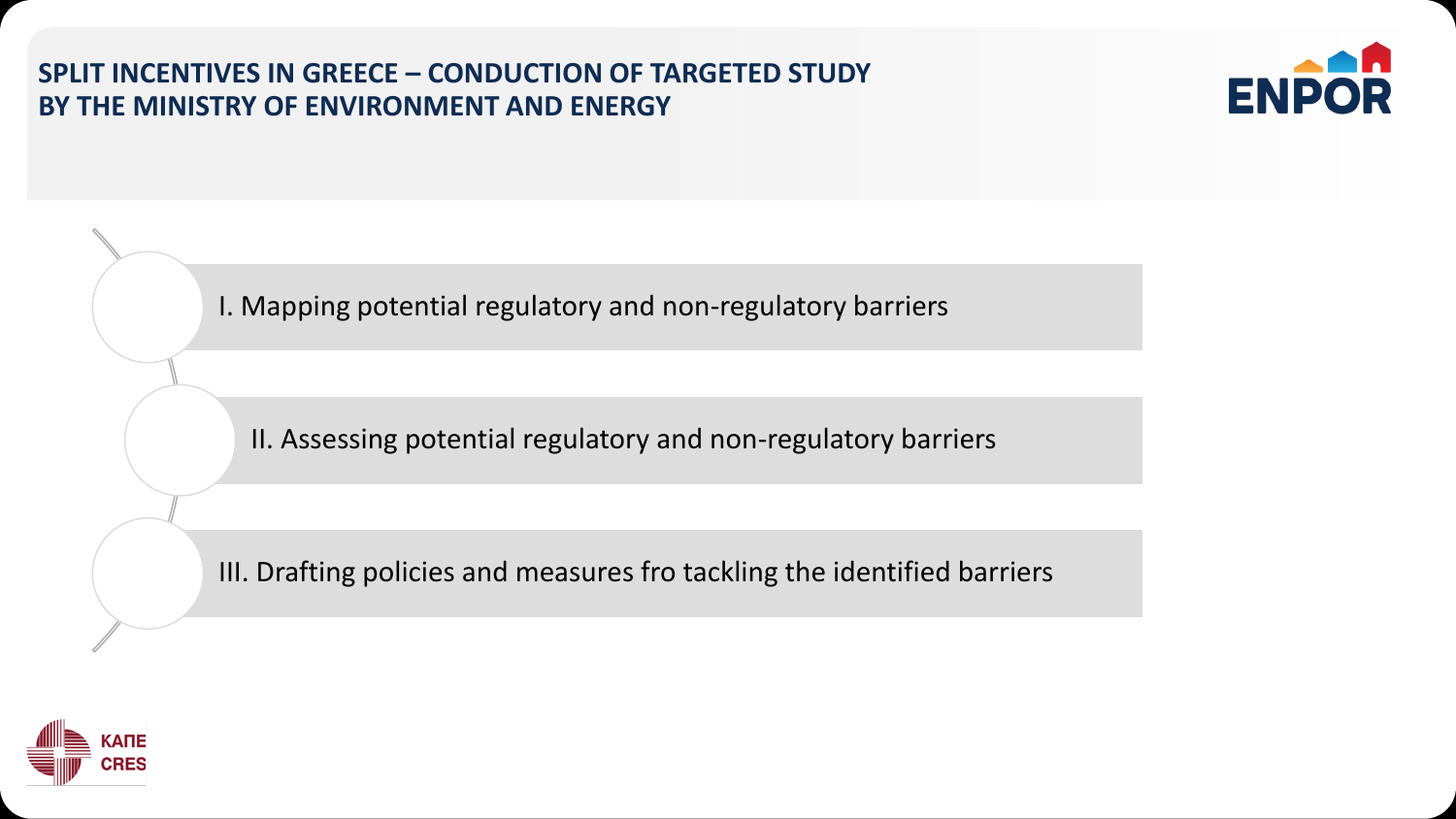

#### **SPLIT INCENTIVES IN GREECE – METHODOLOGICAL APPROACH OF TARGETED STUDY**

I. Evolution of renovation costs in PRS according to **HBS** 

II. Conduction of survey both in tenants and landlords

III. Conduction of structured interviews with key stakeholders

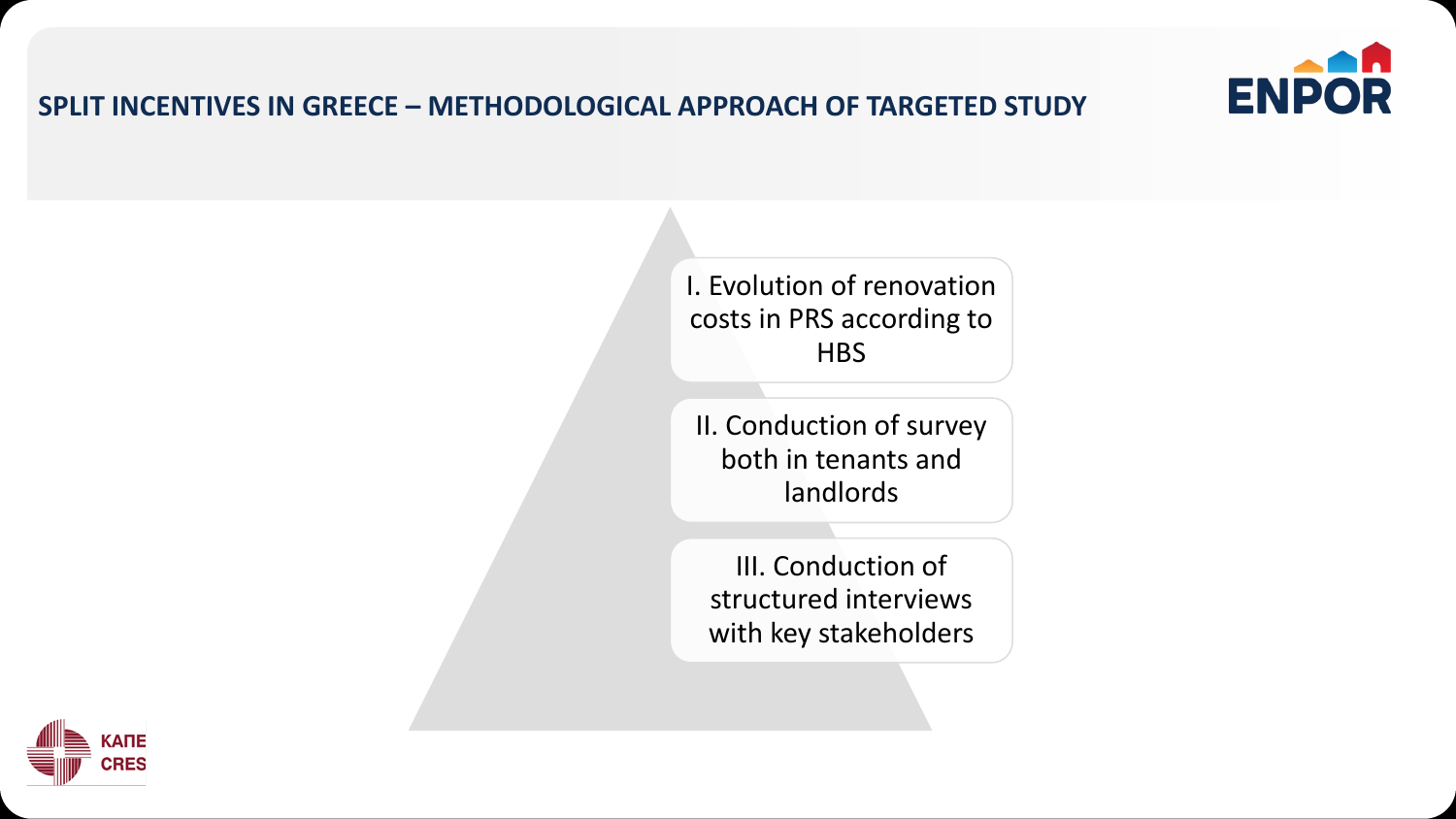#### **SPLIT INCENTIVES IN GREECE – KEY CONCLUSIONS OF TARGETED STUDY**



| Lack of officially established<br>framework for tackling split<br><i>incentives</i>                                  |                                                                                                                                     | Lack of culture and low level<br>of awareness and<br>understanding                                 | Continuous reduction of the<br>renovation expenses                                |                                                                                                 | Only a small percentage of<br>landlords wants the<br>contribution of tenants to<br>the total cost of the energy<br>renovation                            |
|----------------------------------------------------------------------------------------------------------------------|-------------------------------------------------------------------------------------------------------------------------------------|----------------------------------------------------------------------------------------------------|-----------------------------------------------------------------------------------|-------------------------------------------------------------------------------------------------|----------------------------------------------------------------------------------------------------------------------------------------------------------|
| The vast majority of tenants<br>wants the contribution of<br>landlords to the total cost of<br>the energy renovation |                                                                                                                                     | The landlords intend to<br>increase of the building<br>value and to reduce the<br>maintenance cost | The tenants intend to<br>reduce the energy cost and<br>to improve thermal comfort |                                                                                                 | Even if the introduction of<br>MEPS was assessed as the<br>most effective measure, a<br>well balanced mixture of<br>policies and measures is<br>required |
| КАПЕ<br><b>CRES</b>                                                                                                  | Focus on the calculation of<br>the real benefits both for<br>landlords and tenants for<br>the whole duration of the<br>lease period | general assembly of the                                                                            | Tackle the obstacles for<br>reaching consent during the<br>apartment buildings    | Involve both landlords and<br>tenants in the design of the<br>required policies and<br>measures |                                                                                                                                                          |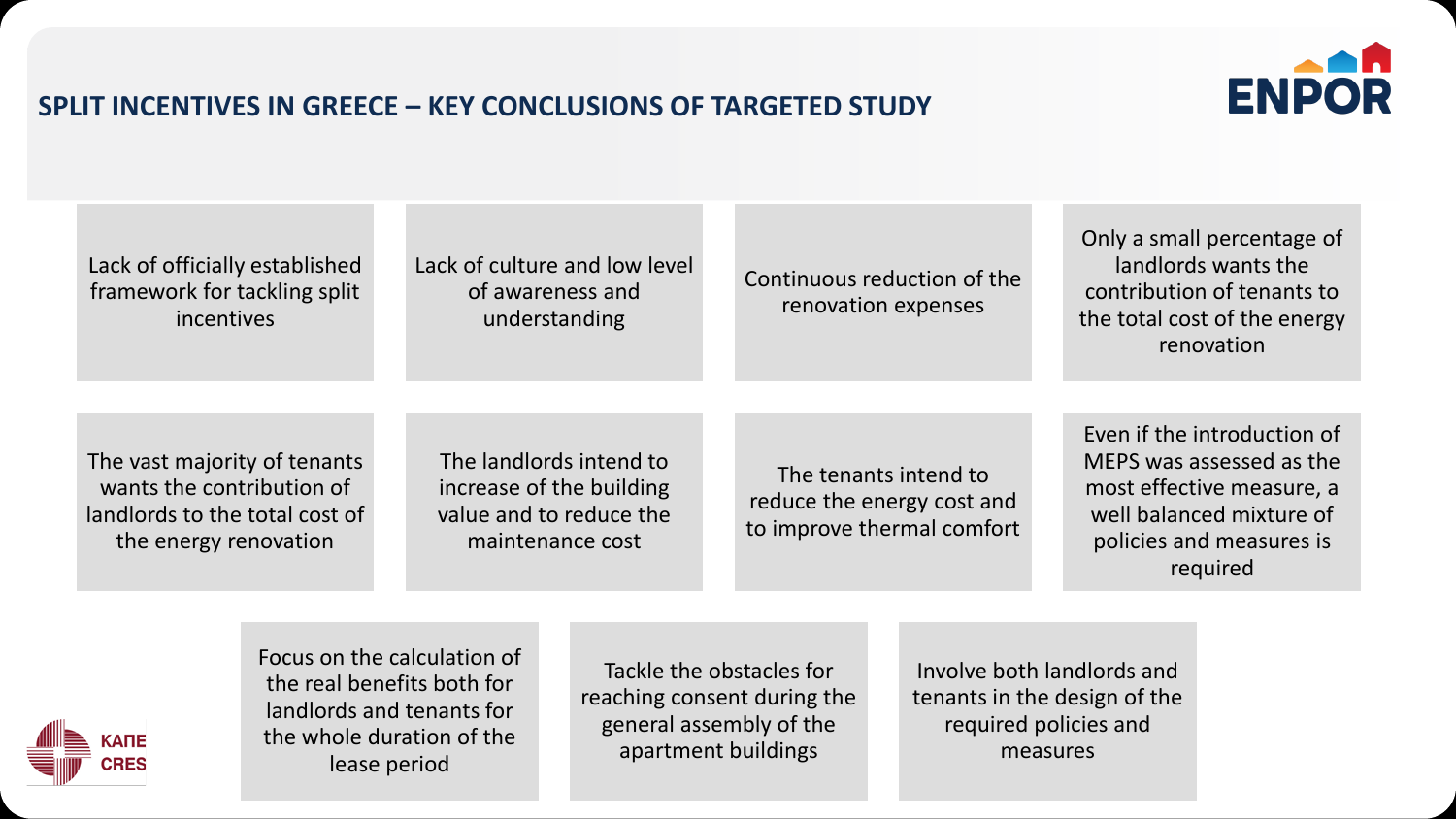

#### **SPLIT INCENTIVES IN GREECE – KEY CONCLUSIONS OF CO-CREATION PROCESS**

| 20 participants<br>representing 13<br>different<br>organizations | 1 <sup>st</sup> Target group                |                                                                  |                                                                 |  |  |  |  |
|------------------------------------------------------------------|---------------------------------------------|------------------------------------------------------------------|-----------------------------------------------------------------|--|--|--|--|
|                                                                  | Representatives of a<br>citizen association | 2 <sup>nd</sup> REACT group                                      |                                                                 |  |  |  |  |
|                                                                  |                                             | 20 participants<br>representing 13<br>different<br>organizations | 3rd REACT Group<br>Representatives of the<br><b>Ministry of</b> |  |  |  |  |
|                                                                  |                                             |                                                                  | <b>Environment and</b><br><b>Energy</b>                         |  |  |  |  |
|                                                                  |                                             |                                                                  |                                                                 |  |  |  |  |

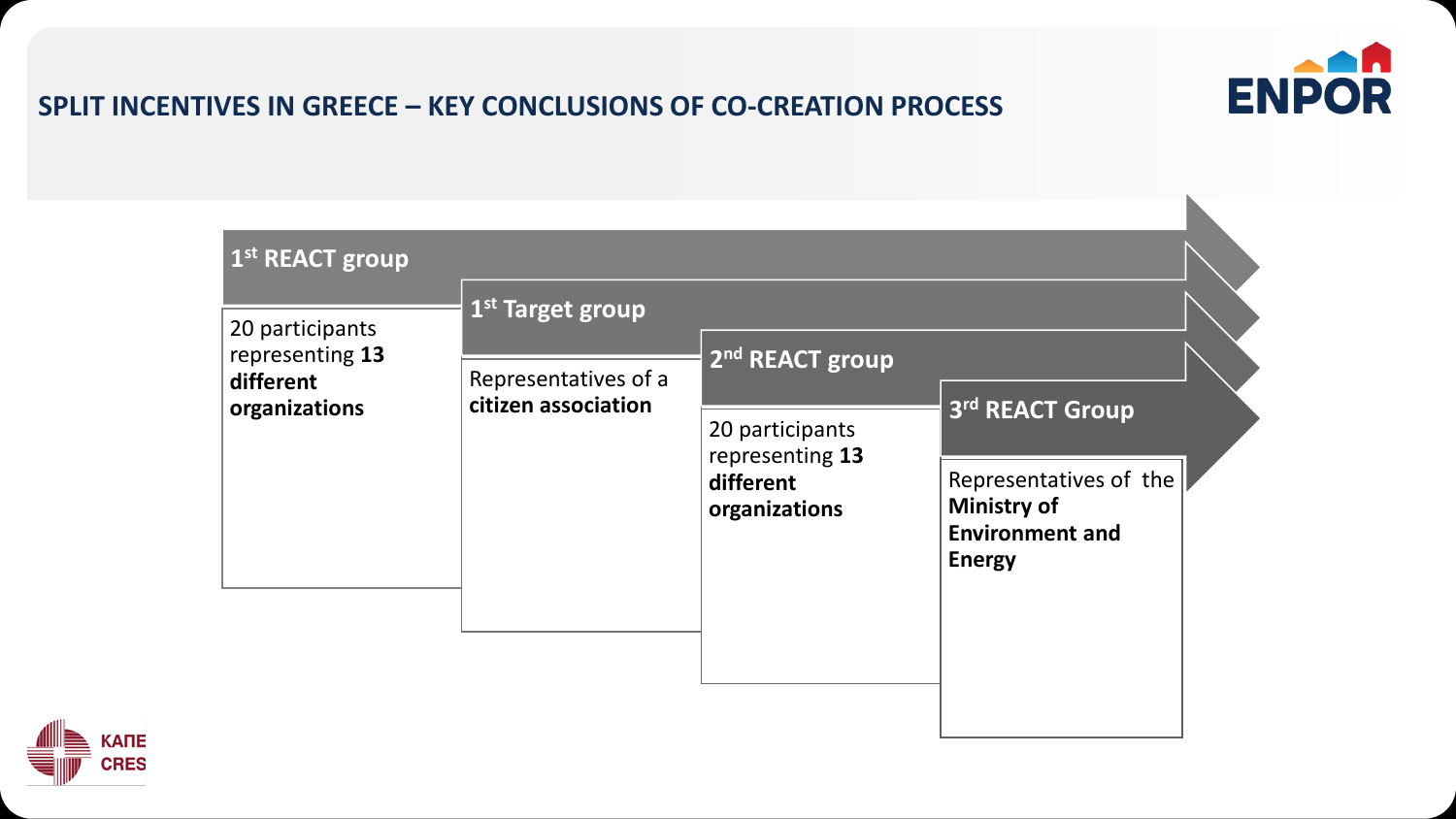

#### **SPLIT INCENTIVES IN GREECE – KEY CONCLUSIONS OF CO-CREATION PROCESS**

- Initiate **financing schemes** with the **participation of landlords and tenants** for the energy renovation of their buildings.

- **Integrate tenants as distinct category into the evaluation procedure** of the programme.

- Foresee **dedicated portion of the public budget** to be allocated to the energy poor households.

- Calculate the required public support **taking into consideration the shared benefits** between landlords and tenants.

- Organize **public consultation procedure** with the participation of involved parties so as to **create trust** – foster **co-creation**.

- The **problem of split incentives** is significant.

- The alleviation of the energy in the privaterented sector is a **holistic problem affecting many economic sectors**.

- **Difficulties in altering the legislative framework** as law governing the operation of the apartment buildings lays in the jurisdiction of other ministries than the Ministry of Environment and Energy.

- Potential appearance of **phenomenon of renoviction**.

- The **low awareness of the households** about the delivered energy savings is considered as the main barrier.